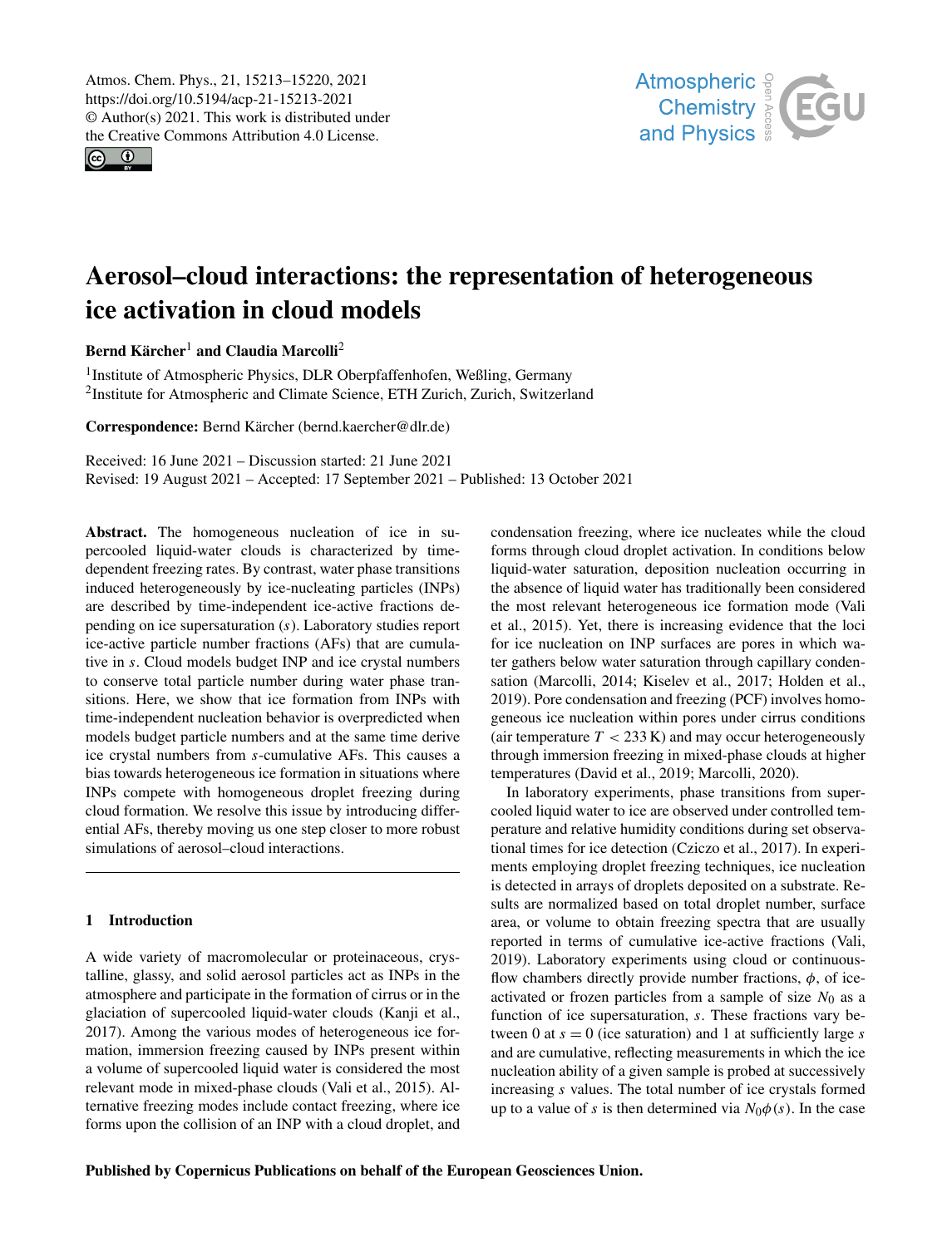of immersion freezing experiments, where an ensemble of water droplets with immersed INPs is cooled, frozen fractions are parameterized as a function of supercooling (temperature,  $T$ ) instead of supersaturation such that differential and cumulative AFs are functions of  $T$  instead of  $s$ .

During immersion freezing, ice nucleates over a wider temperature range compared with homogeneous freezing of pure water droplets [\(Peckhaus et al.,](#page-6-9) [2016;](#page-6-9) [Tarn et al.,](#page-6-10) [2018\)](#page-6-10). Heterogeneous freezing curves become even broader when a mixture of different INP types is investigated. Yet, when one and the same droplet is repeatedly probed in freezing– thawing cycles during refreeze experiments, freezing occurs in a temperature range that is similarly narrow to that for homogeneous freezing [\(Kaufmann et al.,](#page-6-11) [2017\)](#page-6-11).

While the broad range of freezing temperatures observed for an ensemble of droplets with immersed INPs can be ascribed to the deterministic (time-independent) component of freezing given by the characteristic freezing temperature of nucleation sites, the much narrower spread of freezing temperatures observed in refreeze experiments evidences the stochastic (time-dependent) component on specific nucleation sites. Therefore, purely deterministic formulations correctly encompass the broad variability of nucleation sites evidenced in the freezing of particle/droplet ensembles, while neglecting the variability due to stochastic nucleation on specific sites evidenced in refreeze experiments. Thus, applying a deterministic description of immersion freezing in cloud models is justified, as the stochastic component just induces a minor modulation of the characteristic freezing temperatures.

PCF is described by a deterministic parameterization as well, as ice formation in this mode is determined by the relative humidities required either for pore water condensation or ice growth with no stochastic component involved when temperatures are well below the threshold for homogeneous freezing of supercooled solution droplets, which is the case at cirrus temperatures [\(Marcolli,](#page-6-6) [2020;](#page-6-6) [Marcolli et al.,](#page-6-12) [2021\)](#page-6-12). At warmer temperatures, PCF is basically immersion freezing in pores: both the pore filling and immersion freezing process are described deterministically. For the contact and condensation freezing modes, a deterministic description is also appropriate. As the collision with INPs triggers the glaciation of cloud droplets during contact freezing, the time dependence of ice nucleation can be neglected. Similarly, the time dependence of condensation freezing is determined by the process of cloud droplet activation, and ice nucleation can be considered immediate once the INP is immersed in water.

For these reasons, a formulation of AFs as  $\phi(s)$  without explicit time dependence is recommended for all modes of ice formation initiated by INPs.

Figure 1. In a pool of  $N_0$  ice-nucleating particles,  $\Delta N$  ice crystals form at ice supersaturation s, and  $\Delta N_+$  additional ice crystals form at a higher value,  $s_{+}$ . The resulting ice crystal numbers can be directly predicted from time-independent, cumulative ice-active fractions,  $\phi$ , based on the original INP sample of size  $N_0$  ("no budget" approach, black arrows labeled with  $\phi$ ). When already activated INPs are removed at  $s$  ("budget" approach, curved arrow),  $\phi$ can no longer be used at  $s_+$  because of the reduced sample size, ( $N_0 - \Delta N$ ). This study derives differential ice-active fractions,  $\varphi$ , that can be applied to derive  $\Delta N_+$  from the smaller sample (blue arrow).

#### <span id="page-1-1"></span>2 Stating the issue

 $\Phi(s)$ 

Treating ice formation as a deterministic process has implications for the use of s-cumulative AFs,  $\phi$ , from laboratory experiments in cloud models.

The following issue arises, as illustrated in Fig. [1:](#page-1-0) after ice has formed on INPs at a given value of  $s > 0$ , the latter are budgeted (removed) to ensure that the same INPs are no longer available for nucleation. With  $\Delta N$  newly formed ice crystals, only  $(N_0 - \Delta N)$  INPs are available for further nucleation. The number of crystals formed in a succeeding nucleation event at  $s_{+} > s$  must not be diagnosed from  $(N_0 - \Delta N)\phi(s_+)$ , as the s-cumulative ice-active fraction is based on a sample of  $N_0$  particles.

We may estimate the differential AF associated with the step process  $s \rightarrow s_{+}$  (Fig. [1\)](#page-1-0). By definition, the number of INPs activating between s and  $s_+$  is given by  $(N_0 \Delta N$ ) $\varphi$ (s<sub>+</sub>). Therefore, the number of unactivated INPs at s<sub>+</sub> is given by the following rate equation:

$$
N_0 - \Delta N - \Delta N_+ = (N_0 - \Delta N) - (N_0 - \Delta N)\varphi(s_+), \quad (1)
$$

yielding

$$
\varphi(s_+) = \frac{\Delta N_+}{N_0 - \Delta N}.\tag{2}
$$

<span id="page-1-0"></span>

 $\Delta N$ 

S

 $\omega$  (s.)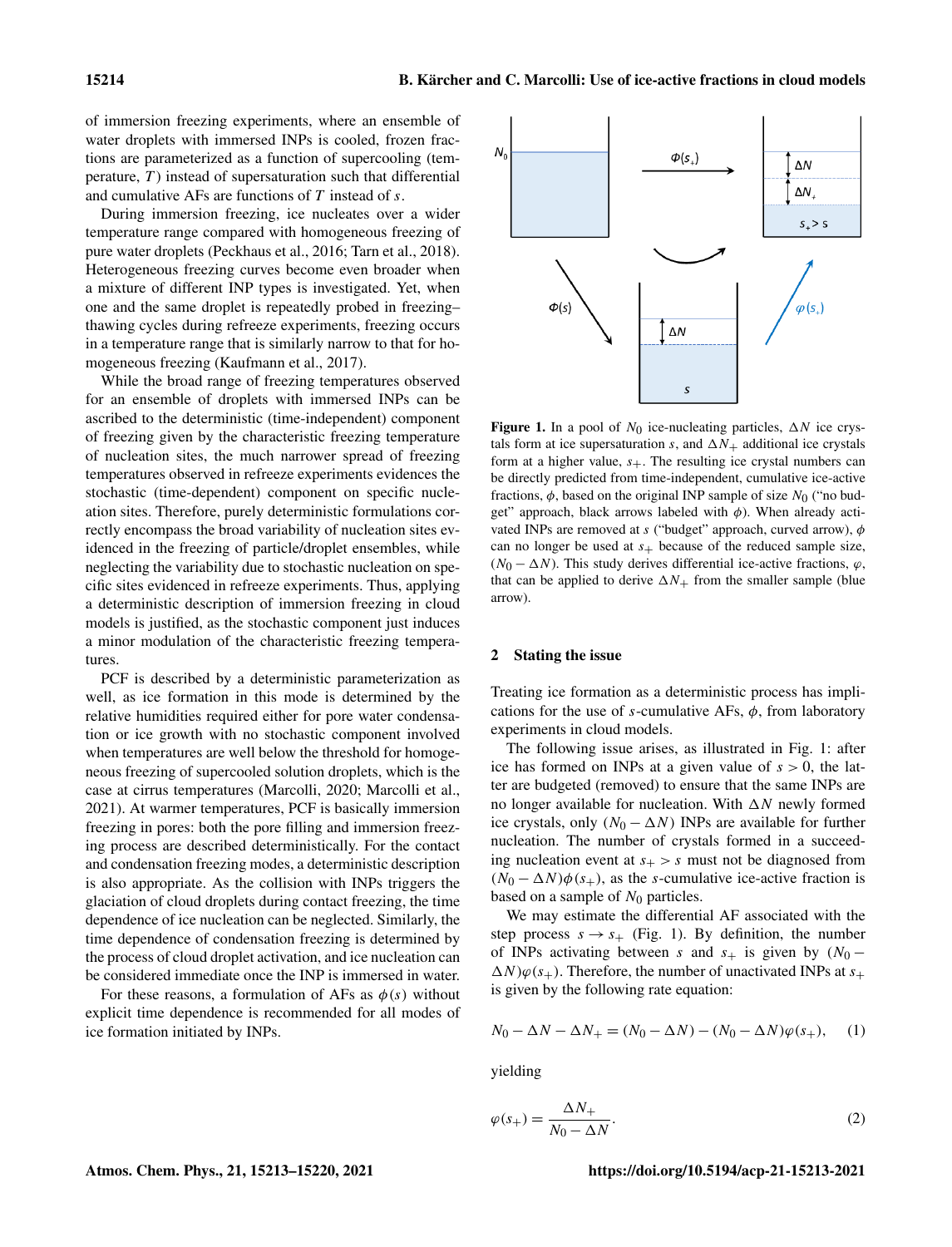#### B. Kärcher and C. Marcolli: Use of ice-active fractions in cloud models 15215

The cumulative AF leads to  $N_0\phi(s_+) = \Delta N + \Delta N_+$  and correspondingly,  $N_0\phi(s) = \Delta N$ . Therefore,  $\Delta N_+$  is given by

$$
\Delta N_{+} = N_0 \left[ \phi(s_+) - \phi(s) \right] = N_0 \Delta \phi, \tag{3}
$$

and the differential AF belonging to the blue arrow in Fig. [1](#page-1-0) is expressed solely in terms of the cumulative AF:

$$
\varphi(s_+) = \frac{\Delta \phi}{1 - \phi(s)}.\tag{4}
$$

In the initial step of ice activation, where s increases from a value  $\leq 0$  to  $s > 0$  for the first time, Eq. [\(4\)](#page-2-0) simplifies to  $\varphi(s) = \varphi(s)$ , because  $\varphi(s \le 0) = 0$ .

As we show in Sect. [3,](#page-2-1) using cumulative instead of differential AFs in the "budget" approach shifts the outcome of the competition between homogeneous droplet freezing and heterogeneous ice nucleation on INPs artificially towards the latter. This competition is an important topic in cloud research [\(Lohmann,](#page-6-13) [2017;](#page-6-13) [Kärcher,](#page-6-14) [2017\)](#page-6-14).

#### <span id="page-2-1"></span>3 Solving the issue

We derive differential ice-active fractions (Sect. [3.1\)](#page-2-2) and corresponding particle number budget equations (Sect. [3.2\)](#page-3-0) for phase transitions involving INPs with time-independent nucleation behavior and the ice crystals formed from them. The use of differential spectra derived from immersion freezing experiments is discussed by [Vali](#page-6-8) [\(2019\)](#page-6-8).

#### <span id="page-2-2"></span>3.1 Differential ice-active fractions

We define a sequence of ice supersaturation values,  $\{s_i\}$ (henceforth s-grid), with grid spacings  $\Delta s_i = s_i - s_{i-1}$  and index  $j = 1, \ldots, j_{\text{max}}$ , starting at  $s_0 = 0$  with  $\phi(s_0) = 0$ . To derive differential AFs, it suffices to assume that  $s_i$  values increase.

We view  $\phi_i \equiv \phi(s_i)$  as the statistical outcome of many identically prepared laboratory measurements. While  $\phi_i$  describes the fraction of INPs that are ice-active within the interval [0, s<sub>i</sub>], the associated differential AF,  $\varphi_i$ , shall describe only those INPs that are ice-active within  $[s_{j-1}, s_j]$ . Therefore, the probability that INPs remain unactivated at  $s_i$ ,  $(1 - \phi_i)$ , is given by the product of the probabilities for particles not activating in all intervals  $\Delta s_\ell$  prior to  $s_j$ ,  $(1 - \varphi_\ell)$ :

$$
1 - \phi_j = \prod_{\ell=1}^j (1 - \varphi_\ell).
$$
 (5)

 $\varphi_i$  (j > 1) is obtained by recursion (by definition,  $\varphi_1 = \varphi_1$ ) from the above equation as follows:

$$
\varphi_j = 1 - \frac{1 - \phi_j}{\prod_{\ell=1}^{j-1} (1 - \varphi_\ell)} = \frac{\Delta \phi_j}{1 - \phi_{j-1}},\tag{6}
$$

generalizing Eq. [\(4\)](#page-2-0). Note that differential AFs depend on the type of s-grid. Equation [\(6\)](#page-2-3) tells us that  $\varphi_i$  equals the fraction

<span id="page-2-5"></span>

<span id="page-2-0"></span>**Figure 2.** The cumulative AF ( $\phi$ , black curve) and associated differential AFs  $(\varphi,$  blue curves) evaluated across three s-grids with constant spacings:  $\Delta s = 0.01$  (solid),  $\Delta s = 0.02$  (dashed), and  $\Delta s =$ 0.05 (dot-dashed).

of INPs activated within  $\Delta s_i$  in the "no budget" approach,  $\Delta \phi_i = \phi_i - \phi_{i-1}$ , corrected by a factor accounting for the removal of INPs that are ice-active below  $s_{j-1}$ .

Depleting INPs from their reservoir after ice activation as done in cloud models is equivalent to using smaller and smaller samples in laboratory experiments. As a result, the correct AFs to be used in such models,  $\varphi$ , are smaller than  $\varphi$ , because the number of unactivated INPs remaining decreases with increasing s. Using  $\phi$  instead increases and biases the number of INP-derived ice crystals. This unphysical effect is to be avoided in models that budget INP and associated ice crystal numbers.

<span id="page-2-4"></span>We model cumulative AFs analytically using

$$
\phi(s) = \frac{1}{2} \left[ \tanh(z) + 1 \right], \quad z = \frac{s - s_*}{\delta s}, \tag{7}
$$

with the 50% activation point,  $s_*(\phi(s_*)=0.5)$ , and the slope parameter,  $\delta s$ . Equation [\(7\)](#page-2-4) allows us to conveniently fit measured cumulative AFs. For instance, [Ullrich et al.](#page-6-15) [\(2017\)](#page-6-15) provide  $\phi$  for desert dust using an empirical parameterization for the active site density,  $n_s(s, T)$ :  $\phi_{\text{dust}} = 1 - \exp(-n_s A)$ . Evaluating this expression at  $T = 220$  K and for a surface area,  $A$ , of a spherical particle with 1  $\mu$ m diameter, Eq. [\(7\)](#page-2-4) provides a reasonable fit with  $s_* = 0.352$  and  $\delta s = 0.0175$ (Appendix [A\)](#page-5-0). A more realistic representation of ice activity integrates  $\phi_{\text{dust}}$  over a surface area distribution of dust particles, which would cause ice to form across a wider range of s values, corresponding to a larger  $\delta s$  value. For illustration, we apply Eq. [\(7\)](#page-2-4) with  $s_* = 0.35$  and  $\delta s = 0.05$ .

<span id="page-2-3"></span>Figure [2](#page-2-5) depicts AFs based on Eqs. [\(6\)](#page-2-3) and [\(7\)](#page-2-4), evaluated for a linear s-grid with various constant grid spacings,  $\Delta s$ :  $s_i = (j - 1)\Delta s$ . Consistent with Eq. [\(6\)](#page-2-3),  $\varphi$  approaches  $\phi$  for  $s \ll s_* = 0.35$ , and  $\varphi$  is significantly lower than  $\phi$  for  $s \gtrsim s_*$ . As  $\Delta s$  increases and comprises a greater range of s values, differences between cumulative and differential AFs diminish, although at the cost of resolution.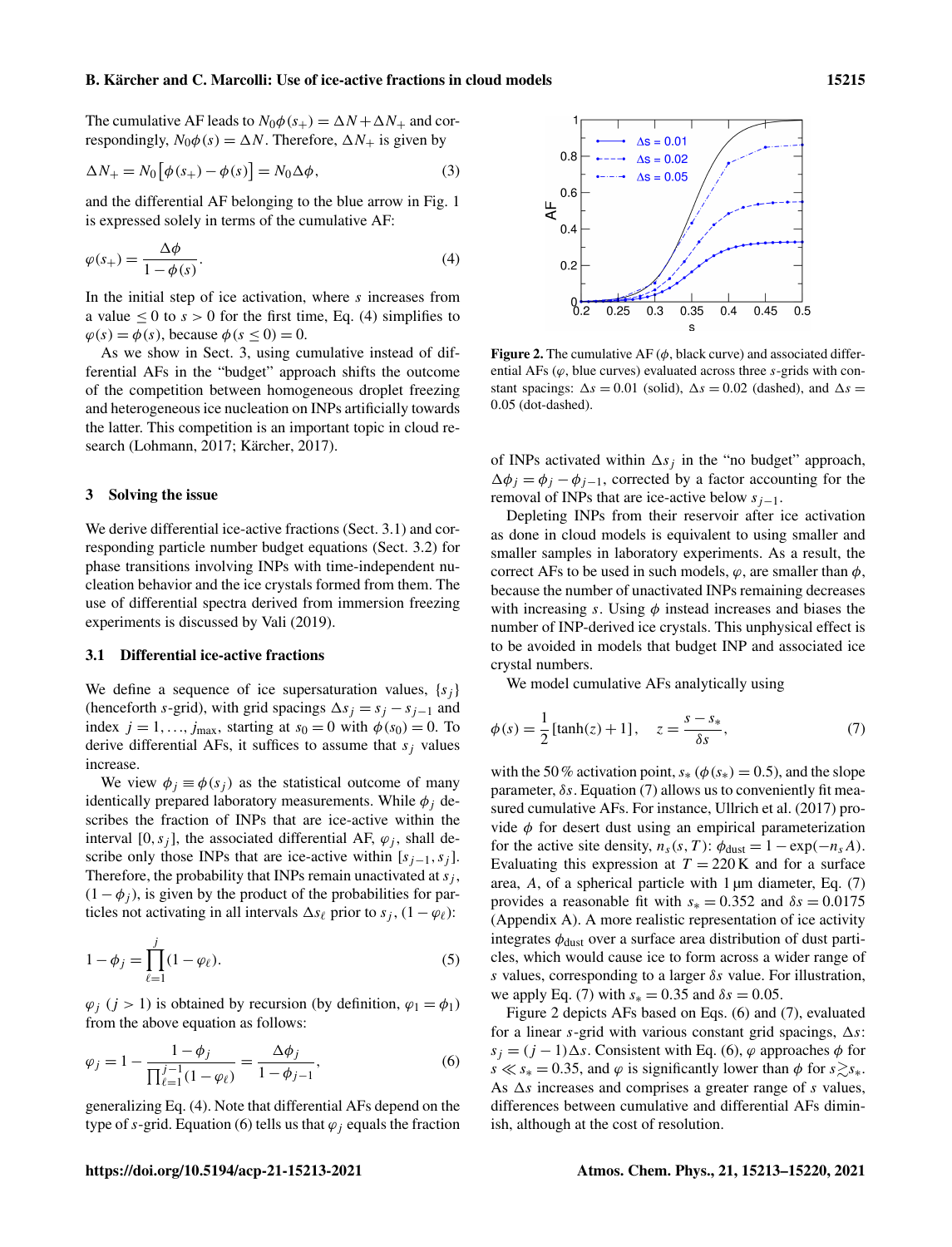#### <span id="page-3-0"></span>3.2 Particle budgets

In this section, we employ both a linear and sinusoidal  $s$ -grid defined by

$$
s_j = (j-1)\Delta s, \quad \Delta s > 0 \tag{8}
$$

$$
s_j = A_j \left[ 1 + \sin(\alpha_j) \right], \quad A_j = 0.3 \exp\left( -\frac{j_{\text{max}} - j}{j_{\text{max}} - 1} \right),
$$

$$
\alpha_j = 2\pi \cdot 12 \frac{j - 1}{j_{\text{max}} - 1} - \frac{\pi}{2},\tag{9}
$$

respectively, where  $\Delta s$  is a constant grid spacing. The linear grid (Eq. [8\)](#page-3-1) describes a monotonically increasing supersaturation history representing a single ice formation event (s increases linearly due to adiabatic cooling for sufficiently small, constant cooling rates). The wavy grid (Eq. [9\)](#page-3-2) illustrates an idealized, non-monotonically rising supersaturation history with rising amplitude envelope (set by  $A_i$ ), such as encountered during gravity wave activity with alternating cooling and heating cycles (controlled by  $\alpha_j$ ). Both trajectories are shown in Fig. [3a](#page-4-0) and d.

To simplify the notation,  $j$  shall represent a dimensionless time variable. We note that, in general, each grid representation,  $\{s_i\}$ , is subject to its own temporal development. For example, s might additionally be affected by latent heat release or ice crystal growth. In cloud models, where grid spacing and temporal evolution cannot be separated,  $\{s_i\}$  is determined by the time steps needed to simulate ice formation. The time steps may vary during the simulation depending on accuracy requirements. The differential AFs from Eq. [\(6\)](#page-2-3) are then computed based on a variable s-grid.

We denote the number of ice crystals forming from INPs that are ice-active at  $s_i$  as  $N_{i,j}$  and the corresponding number of remaining (unactivated) INP as  $N_{a,j}$ . We normalize both variables by the initial number of INPs (at  $s = 0$ ),  $N_0$ :  $\eta_{i,j} = N_{i,j} / N_0$ ,  $\eta_{a,j} = N_{a,j} / N_0$  so that they are bounded by zero and one. The equations governing the evolution ( $j \ge 1$ ) in the time-independent (deterministic) nucleation framework for both linear and wavy supersaturation histories without budgeting particle numbers are given by

$$
\eta_{a,j} = 1\tag{10}
$$

$$
\eta_{i,j} = \max\left\{\eta_{i,j-1}, \phi_j\right\},\tag{11}
$$

with  $\phi_j$  taken from Eq. [\(7\)](#page-2-4) and  $\eta_{i,0} = 0$ . By definition,  $\eta_{i,j}$  values denote cumulative number concentrations. The fact that  $\eta_{a,j}$  stays constant is consistent with the "no budget" approach. For non-monotonically increasing supersaturation,  $\Delta s_i$  take zero or negative values. The max{·} function ensures that ice crystal numbers do not decrease when INPs encounter a supersaturation lower than the highest previous value. This reflects the deterministic nature of nucleation on INPs and is in contrast with stochastic homogeneous ice nucleation, where all particles of a given size nucleate ice with the same probability determined by the freezing rate, irrespective of the supersaturation history.

When considering particle number budgets (see Sect. [2\)](#page-1-1), we use differential AFs:

<span id="page-3-4"></span><span id="page-3-3"></span>
$$
\eta_{a,j} = \eta_{a,j-1} - \eta_{a,j-1}\varphi_j \tag{12}
$$

<span id="page-3-1"></span>
$$
\eta_{i,j} = \eta_{i,j-1} + \eta_{a,j-1}\varphi_j,\tag{13}
$$

<span id="page-3-2"></span>with  $\eta_{a,0} = 1$ . The  $\eta_{a,j}$  values diminish as ice formation progresses while the total particle number,  $\eta_{a,j} + \eta_{i,j}$ , is conserved (i.e., independent of  $j$ ). For non-monotonically increasing supersaturation, we modify cumulative AFs by  $\hat{\phi}_j = \max{\{\phi_j, \phi_{j-1}\}}$  to evaluate  $\varphi_j$ . This ensures that  $\hat{\phi}_j =$  $\phi_{j-1}$  stays constant, and  $\varphi_j = 0$  when s values descend from  $(j - 1)$  to j, as motivated above.

Results for both types of s-grids are presented in Fig. [3,](#page-4-0) assuming either  $\Delta s = 0.01$  in Eq. [\(8\)](#page-3-1) or variable grid spacing with  $j_{\text{max}} = 101$  in Eq. [\(9\)](#page-3-2). For constant cooling (Fig. [3a](#page-4-0)–c), s-cumulative, normalized ice crystal numbers  $\eta_i$  rise continuously and INP numbers  $\eta_a$  stay constant in the "no budget" approach. When ice crystals are budgeted, using the cumulative AF overpredicts  $\eta_i$ , although INPs are removed  $(\eta_a)$  decreases). When cooling and heating periods alternate (Fig. [3d](#page-4-0)–f),  $\eta_i$  again increases at the expense of  $\eta_a$ , but using the cumulative AF together with budgeting ice crystals again leads to an overprediction of ice crystal numbers.

The impact on cloud properties of wrongly using cumulative AFs in specific simulations cannot be judged based on the results shown in Fig. [3](#page-4-0) alone. For example, in cirrus simulations, the change in total nucleated ice crystal numbers is likely small in situations with efficient INPs (with large  $d\phi/ds$  near  $s_{*}$ ) and high cooling rates, as most INPs will activate straightaway and the time needed for s to increase above the 50% activation level is short.

#### 4 Applying ice-active fractions in models across scales

A number of models exist to study clouds. Specific cloud processes such as nucleation are simulated in air parcel models on the process level. Cloud-resolving models simulate formation and evolution of clouds with high resolution. Cloud system-resolving models track the life cycles of clouds on regional scales, better accounting for large-scale controls but with poorer resolution and increased need for parameterizations of small-scale processes. Global models with coarse resolution represent much of the atmospheric complexity, but they represent clouds only by way of parameterization. In all types of models, ice-forming aerosol particles and cloud ice crystals may be represented by size-integrated properties, such as total particle number, or contain explicit size information via particle size distributions (PSDs). We compare cumulative and differential AFs with size-resolved or sizeintegrated INP representation using the example of soot particles as INPs.

Soot particles nucleate ice after processing in mixed-phase clouds and aircraft contrails via PCF [\(Mahrt et al.,](#page-6-16) [2020\)](#page-6-16).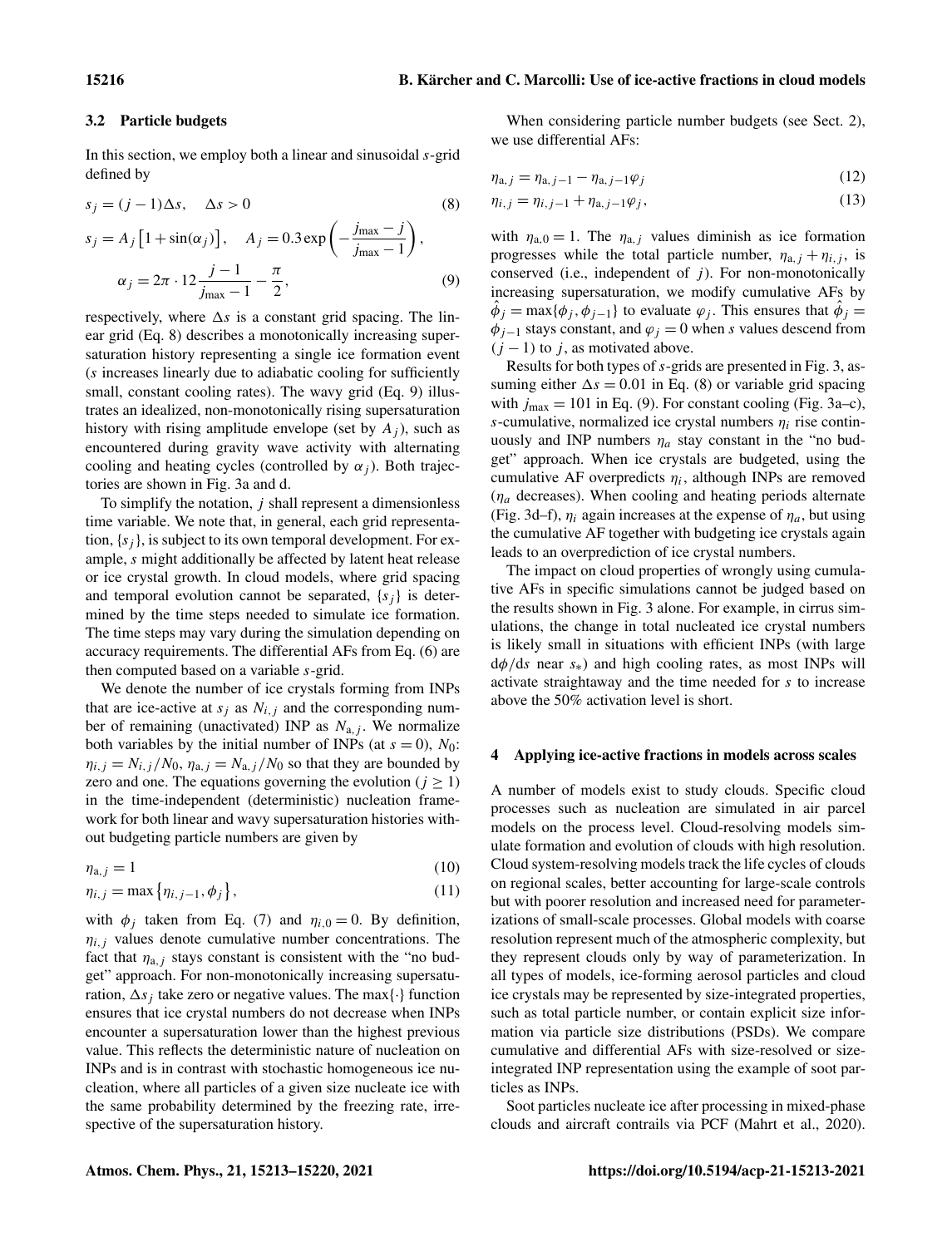<span id="page-4-0"></span>

Figure 3. Evolution of deterministic ice formation events driven by (a–c) constant cooling and (d–f) periodically oscillating cooling and heating, as indicated by panels (a) and (d), which show ice supersaturation versus dimensionless time. Panels (b), (c), (e), and (f) show the resulting evolution of (black) INP and (red) cumulated ice crystal numbers in a model without and with the budgeting of particle numbers based on the cumulative AF from Eq. [\(7\)](#page-2-4) with  $s<sub>*</sub> = 0.35$  and  $\delta s = 0.05$  and the associated differential AFs, respectively. The dashed curves in the "budget" approach were obtained by wrongly using the cumulative AF so that the difference from the solid curves indicates the error in simulated particle numbers.

Based on laboratory measurements, soot PCF predicts cumulative AFs of soot aggregates as a function of s and mobility diameter, D [\(Marcolli et al.,](#page-6-12) [2021\)](#page-6-12). We apply the soot PCF framework to soot particles emitted by aircraft jet engines. We model their PSD,  $F(D)$ , using a lognormal function (normalized to unity) with an average modal mobility diameter of 32 nm and geometric standard deviation of 1.82, representing average cruise conditions [\(Zhang et al.,](#page-7-0) [2019\)](#page-7-0). Defining the size distribution of ice-active particles as  $\phi(s, D) \cdot F(D)$ , size-integrated ice-active fractions (INP spectra, for short) follow from

$$
f(s) = \int_{0}^{\infty} \phi(s, D) F(D) dD,
$$
 (14)

with  $\phi(s, D)$  taken from [Marcolli et al.](#page-6-12) [\(2021\)](#page-6-12).

Figure [4](#page-5-1) shows size-resolved and size-integrated cumulative and differential AFs of aircraft soot particles processed in contrails [\(Kärcher et al.,](#page-6-17) [2021\)](#page-6-17). Size-resolved cumulative AFs decrease strongly with mobility diameter from 400 to 100 nm and reduce to zero for  $D < 40$  nm (not shown). As the soot PSD peaks in the Aitken size range, size-integrated ice activity is low  $(< 0.01$ ) even at high ice supersaturation  $(s = 0.5)$ .

A general recommendation on how to include differential AFs in models cannot be given, as this depends on details of the numerical implementation of aerosol–cloud interactions, especially in global models with long time steps where INP budgets are affected by both microphysics and transport. However, differential AFs are straightforward to implement in cloud models when making use of the budget Eqs. [\(12\)](#page-3-3) and [\(13\)](#page-3-4) in combination with Eq. [\(6\)](#page-2-3). Cumulative AFs may be used only in studies of single ice formation events, which do not require the removal of INPs after nucleation, e.g., in parameterizations and underlying parcel simulations.

## 5 Concluding remark

Water phase transitions in clouds induced by INPs with deterministic ice nucleation behavior are described by timeindependent AFs that are cumulative in ice supersaturation. In prognostic cloud models, care must be taken to avoid the simulation of multiple ice formation events from the same particles. This is accomplished by the introduction of budget equations for INPs and the ice crystals deriving from them. While straightforward in the case of time-dependent budget equations (suitable for stochastic freezing) containing source and sink terms for the number of aerosol particles (or cloud droplets) and ice crystals, a similar approach is not feasible in the case of INPs with singular ice nucleation behavior. We formulated differential AFs consistent with the removal of such INPs after activation and introduced modi-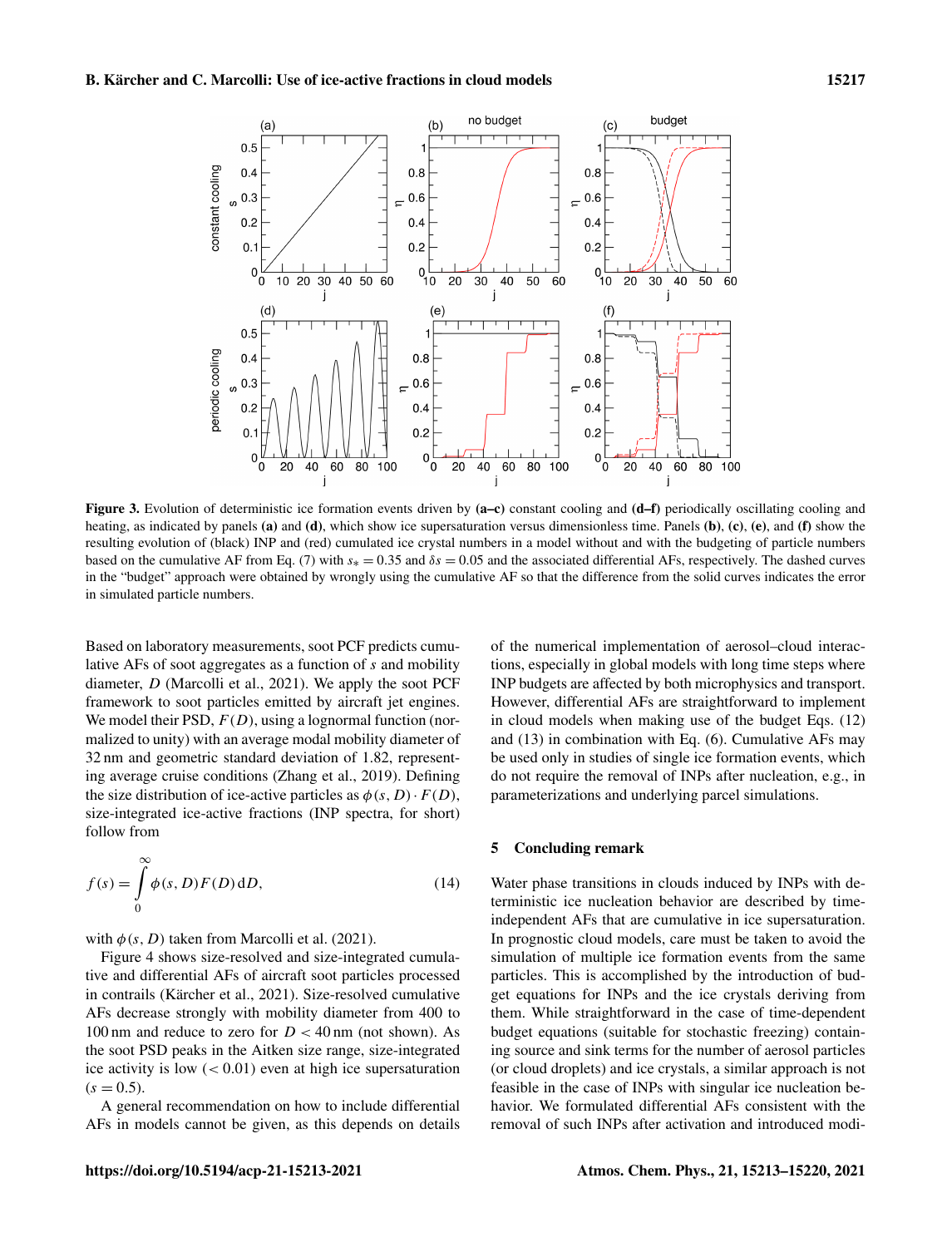<span id="page-5-1"></span>

Figure 4. (a) The cumulative (solid curves) and differential AFs (dashed curves) for contrail-processed aircraft soot particles with mobility diameters of (orange) 400, (red) 200, and (blue) 100 nm. (b) The cumulative (solid) and differential (dashed) AFs integrated over a population of contrail-processed aircraft soot particles with lognormal number size distribution parameters indicated in the legend. Differential AFs are computed based on an s-grid with constant spacing  $\Delta s = 0.01$ .

fications that are necessary when ice supersaturation evolves non-monotonically over time. We discussed the representation of ice activation in cloud models and showed that using differential AFs prevents the overestimation of INP effects. Finally, we demonstrated the importance of including INP size information in estimations of AFs.

Our insights help improve cloud simulations and better understand the relative roles of natural and anthropogenic INPs in determining coverage, lifetime, and radiative response of mid- and high-level clouds.

# <span id="page-5-0"></span>Appendix A: Analytical representation of ice-active fractions

The hyperbolic tangent chosen to represent  $\phi$  allows one to easily compare measured and parameterized s-cumulative ice-active fractions and perform sensitivity studies. It is based on only two parameters,  $s_*$  and  $\delta s$ , with clear physical significance (Sect. [3.1\)](#page-2-2). Here, we apply this function to fit the activation curve from [Ullrich et al.](#page-6-15) [\(2017\)](#page-6-15) for monodisperse (1 µm) spherical dust particles using  $s_* = 0.352$  and  $\delta s = 0.0175$ .

Figure [A1](#page-5-2) shows that Eq. [\(7\)](#page-2-4) approximates the parameterization very well, especially in the crucial part around  $s_{*}$ , where  $\phi$  rises steeply from low to significant values. We presume that the hyperbolic tangent provides reasonable fits to activation curves of other INP types as well, which show a similar s dependence. We note that the parameter values suitable for monodisperse particles change when size-dependent

<span id="page-5-2"></span>

Figure A1. Comparison of an ice activation parameterization for 1 µm dust particles (black curve) with an analytical approximation (blue).

cumulative ice-active fractions are integrated over a particle size distribution.

In discussing deterministic ice formation (Sect. [3\)](#page-2-1), we have chosen a larger slope parameter,  $\delta s = 0.05$ . This spreads ice activation over a larger range of s values (compare the black curve from Fig. [2](#page-2-5) with the blue curve from Fig. [A1\)](#page-5-2) and helps illustrate the ice activation events shown in Fig. [3](#page-4-0) more clearly.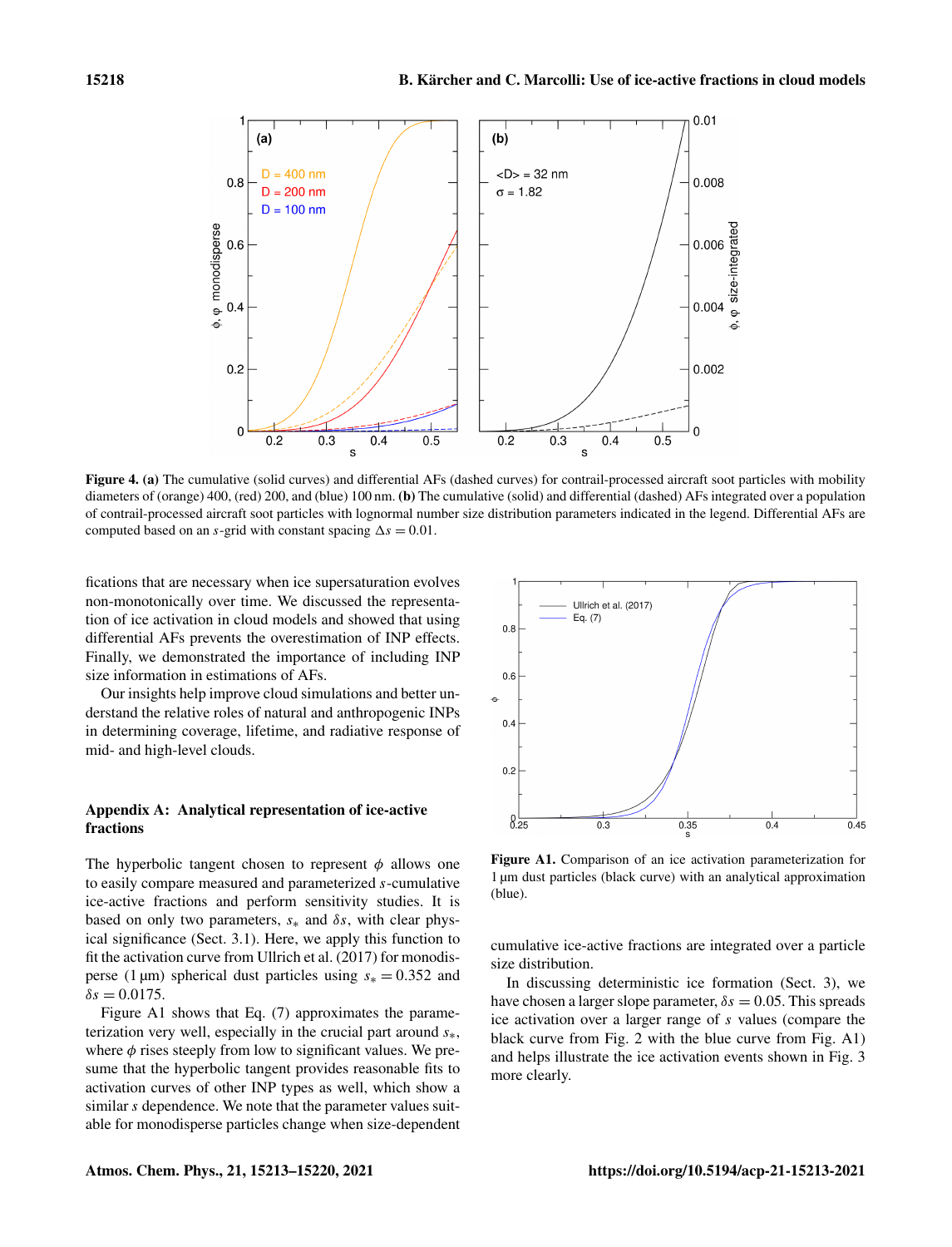### B. Kärcher and C. Marcolli: Use of ice-active fractions in cloud models 15219

*Data availability.* The data that support the findings of this study are available on Zenodo: https://doi.org[/10.5281/zenodo.5560883](https://doi.org/10.5281/zenodo.5560883) [\(Kärcher and Marcolli,](#page-6-18) [2021\)](#page-6-18).

*Author contributions.* BK conceived of the study, performed the calculations, and drafted the manuscript. CM developed the concept of differential ice-active fractions, discussed ice nucleation measurements, and contributed to writing the final paper.

*Competing interests.* The contact author has declared that neither they nor their co-author has any competing interests.

*Disclaimer.* Publisher's note: Copernicus Publications remains neutral with regard to jurisdictional claims in published maps and institutional affiliations.

*Financial support.* The article processing charges for this openaccess publication were covered by the German Aerospace Center (DLR).

*Review statement.* This paper was edited by Susannah Burrows and reviewed by two anonymous referees.

#### **References**

- <span id="page-6-7"></span>Cziczo, D. J., Ladino, L., Boose, Y., Kanji, Z. A., Kupiszweski, P., Lance, S., Mertes, S., and Wex, H.: Measurements of ice nucleating particles and ice residuals, Meteor. Mon., 58, 8.1–8.13, https://doi.org[/10.1175/AMSMONOGRAPHS-D-16-](https://doi.org/10.1175/AMSMONOGRAPHS-D-16-0008.1) [0008.1,](https://doi.org/10.1175/AMSMONOGRAPHS-D-16-0008.1) 2017.
- <span id="page-6-5"></span>David, R. O., Marcolli, C., Fahrni, J., Qiu, Y., Sirkin, Y. A. P., Molinero, V., Mahrt, F., Brühwiler, D., Lohmann, U., and Kanji, Z. A.: Pore condensation and freezing is responsible for ice formation below water saturation for porous particles, P. Natl. Acad. Sci. USA, 116, 8184–8189, https://doi.org[/10.1073/pnas.1813647116,](https://doi.org/10.1073/pnas.1813647116) 2019.
- <span id="page-6-4"></span>Holden, M. A., Whale, T. F., Tarn, M. D., O'Sullivan, D., Walshaw, R. D., Murray, B. J., Meldrum, F. C., and Christenson, H. K.: High-speed imaging of ice nucleation in water proves the existence of active sites, Sci. Adv., 5, 2, https://doi.org[/10.1126/sciadv.aav4316,](https://doi.org/10.1126/sciadv.aav4316) 2019.
- <span id="page-6-0"></span>Kanji, Z. A., Ladino, L. A., Wex, H., Boose, Y., Burkert-Kohn, M., Cziczo, D. J., and Krämer, M.: Overview of ice nucleating particles, Meteor. Mon., 58, 1.1–1.33, https://doi.org[/10.1175/AMSMONOGRAPHS-D-16-0006.1,](https://doi.org/10.1175/AMSMONOGRAPHS-D-16-0006.1) 2017.
- <span id="page-6-14"></span>Kärcher, B.: Cirrus clouds and their response to anthropogenic activities, Current Climate Change Reports, 3, 45–57, https://doi.org[/10.1007/s40641-017-0060-3,](https://doi.org/10.1007/s40641-017-0060-3) 2017.
- <span id="page-6-18"></span>Kärcher, B. and Marcolli, C.: Aerosol–cloud interactions: the representation of heterogeneous ice activation in cloud models, Zenodo [data set], https://doi.org[/10.5281/zenodo.5560883,](https://doi.org/10.5281/zenodo.5560883) 2021.
- <span id="page-6-17"></span>Kärcher, B., Mahrt, F., and Marcolli, C.: Process-oriented analysis of aircraft soot-cirrus interactions constrains the climate impact of aviation, Communications Earth & Environment, 2, 113, https://doi.org[/10.1038/s43247-021-00175-x,](https://doi.org/10.1038/s43247-021-00175-x) 2021.
- <span id="page-6-11"></span>Kaufmann, L., Marcolli, C., Luo, B., and Peter, T.: Refreeze experiments with water droplets containing different types of ice nuclei interpreted by classical nucleation theory, Atmos. Chem. Phys., 17, 3525–3552, https://doi.org[/10.5194/acp-17-](https://doi.org/10.5194/acp-17-3525-2017) [3525-2017,](https://doi.org/10.5194/acp-17-3525-2017) 2017.
- <span id="page-6-3"></span>Kiselev, A., Bachmann, F., Pedevilla, P., Cox, S. J., Michaelides, A., Gerthsen, D., and Leisner, T.: Active sites in heterogeneous ice nucleation – the example of K-rich feldspars, Science, 355, 367–371, https://doi.org[/10.1126/science.aai8034,](https://doi.org/10.1126/science.aai8034) 2017.
- <span id="page-6-13"></span>Lohmann, U.: Anthropogenic aerosol influences on mixedphase clouds, Current Climate Change Reports, 3, 32–44, https://doi.org[/10.1007/s40641-017-0059-9,](https://doi.org/10.1007/s40641-017-0059-9) 2017.
- <span id="page-6-16"></span>Mahrt, F., Kilchhofer, K., Marcolli, C., Grönquist, P., David, R. O., Rösch, M., Lohmann, U., and Kanji, Z. A.: The impact of cloud processing on the ice nucleation abilities of soot particles at cirrus temperatures, J. Geophys. Res., 125, e2019JD030922, https://doi.org[/10.1029/2019JD030922,](https://doi.org/10.1029/2019JD030922) 2020.
- <span id="page-6-2"></span>Marcolli, C.: Deposition nucleation viewed as homogeneous or immersion freezing in pores and cavities, Atmos. Chem. Phys., 14, 2071–2104, https://doi.org[/10.5194/acp-14-2071-2014,](https://doi.org/10.5194/acp-14-2071-2014) 2014.
- <span id="page-6-6"></span>Marcolli, C.: Technical note: Fundamental aspects of ice nucleation via pore condensation and freezing including Laplace pressure and growth into macroscopic ice, Atmos. Chem. Phys., 20, 3209– 3230, https://doi.org[/10.5194/acp-20-3209-2020,](https://doi.org/10.5194/acp-20-3209-2020) 2020.
- <span id="page-6-12"></span>Marcolli, C., Mahrt, F., and Kärcher, B.: Soot PCF: pore condensation and freezing framework for soot aggregates, Atmos. Chem. Phys., 21, 7791–7843, https://doi.org[/10.5194/acp-21-](https://doi.org/10.5194/acp-21-7791-2021) [7791-2021,](https://doi.org/10.5194/acp-21-7791-2021) 2021.
- <span id="page-6-9"></span>Peckhaus, A., Kiselev, A., Hiron, T., Ebert, M., and Leisner, T.: A comparative study of K-rich and Na/Ca-rich feldspar icenucleating particles in a nanoliter droplet freezing assay, Atmos. Chem. Phys., 16, 11477–11496, https://doi.org[/10.5194/acp-16-](https://doi.org/10.5194/acp-16-11477-2016) [11477-2016,](https://doi.org/10.5194/acp-16-11477-2016) 2016.
- <span id="page-6-10"></span>Tarn, M. D., Sikora, S. N. F., Porter, G. C. E., O'Sullivan, D., Adams, M., Whale, T. F., Harrison, A. D., Temprado, J. V., Wilson, T. W., Shim, J., and Murray, B. J.: The study of atmospheric ice-nucleating particles via microfluidically generated droplets, Microfluid. Nanofluid., 22, 52, https://doi.org[/10.1007/s10404-](https://doi.org/10.1007/s10404-018-2069-x) [018-2069-x,](https://doi.org/10.1007/s10404-018-2069-x) 2018.
- <span id="page-6-15"></span>Ullrich, R., Hoose, C., Möhler, O., Niemand, M., Wagner, R., Höhler, K., Hiranuma, N., Saathoff, H., and Leisner, T.: A new ice nucleation active site parameterization for desert dust and soot, J. Atmos. Sci., 74, 699–717, https://doi.org[/10.1175/JAS-D-16-](https://doi.org/10.1175/JAS-D-16-0074.1) [0074.1,](https://doi.org/10.1175/JAS-D-16-0074.1) 2017.
- <span id="page-6-8"></span>Vali, G.: Revisiting the differential freezing nucleus spectra derived from drop-freezing experiments: methods of calculation, applications, and confidence limits, Atmos. Meas. Tech., 12, 1219– 1231, https://doi.org[/10.5194/amt-12-1219-2019,](https://doi.org/10.5194/amt-12-1219-2019) 2019.
- <span id="page-6-1"></span>Vali, G., DeMott, P. J., Möhler, O., and Whale, T. F.: Technical Note: A proposal for ice nucleation terminology, Atmos. Chem. Phys., 15, 10263–10270, https://doi.org[/10.5194/acp-15-10263-](https://doi.org/10.5194/acp-15-10263-2015) [2015,](https://doi.org/10.5194/acp-15-10263-2015) 2015.